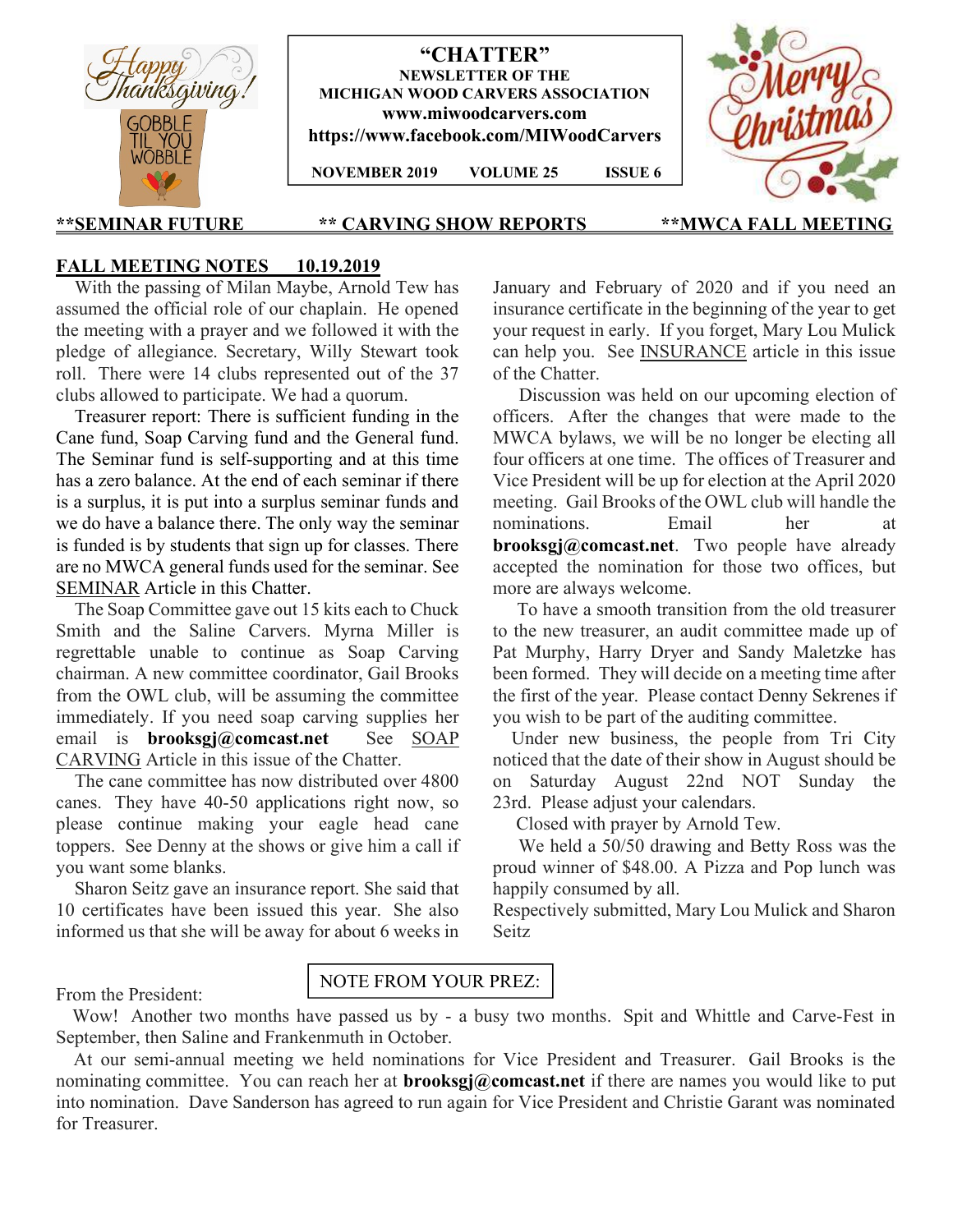From Promotions:

 The 2020 calendars are now available. See me in Constantine at the Fruitbelt Woodcarvers Carving show the first weekend in November if you need some 2020 calendars or contact me at vetcane@charter.com to order. Thank you, Denn

## CARVING CLUB NEWS

TRI-CITY CARVERS: They will be holding elections for President, Vice President and Trustee at their November meeting. Phil Westendorf and Dick Henning will not be up for re-election as President and Vice President.

 Christmas Party is Dec 3rd. Phil Westendorf and Dick Bishop hosted a table at the Frankenmuth show. We welcomed new member Sid Dawson, she moved here from Gaylord.

ST HELEN CARVERS: We welcome back the St Helen carvers of Houghton Lake, West Branch, St Helen area who have been inactive for the past few years.

PRESENTTION TO THE GOVERNOR: The East Lansing Prime Time Senior' Program offers a number

of classes for area senior citizens. One of these classes taught by Fred Erbisch is a carving class, "Carving for Fun". This class meets for 2 hours 3 times each month. Each month Erbisch prepares projects for them to carve. The class enrollment is limited to 10. Soon after the election of Gretchen Whitmer as Governor one class member suggested carving a walking stick for the Governor. This was discussed and the class decided to do it. Each member of the class was to be involved in this project and since

the class had class projects this involvement would have to done outside the class time, except for discussions about what to do on the walking stick. Erbisch brought a number of sticks for selection of a shaft. One was chosen and prepared for carving, a 2" diameter sumac stem. However, the group decided that instead of carving the shaft, the Governor's name,



**WOODBURNED INSCRIPTION:** "GOVERNER GRETCHEN WHITMER" **NOVEMBER 6, 2018** 

carved into the handle. The state rock, the Petoskey stone, and a nugget of copper were to be embedded

> into the handle above the carvings. After the walking stick was completed an appointment was made to present the walking stick to the Governor. On 14 October 2019, 6 of the people that worked on the walking stick were present as well as a representative of the PrimeTime program and Fred Erbisch, the instructor and a contributor to the project. Missing were 2 others who participated in the development of the walking stick. The Governor was very gracious in the acceptance of the walking stick and said she would

certainly be using it when she is hiking,

 Erbisch told the Governor about another "out of class" project these individuals are involved with, carving comfort crosses and comfort birds. Over 100 crosses and birds have been carved and distributed to individuals, hospitals, hospice services, churches, rehabilitation facilities and senior citizen residences.

office and election date be burned into it.

 It was the decided to attach a handle to the top of the stick. The handle was basswood and was to be carved. The class choose the state bird, the



robin, and the state flower, the apple blossom, to be

teacher. He is far right in picture.

The Governor was given both a bird and a cross. When given the cross she placed it in her hand and said "this feels so comfortable". She complimented the class on its outreach activities.

 Fred Erbisch is a member of the Greater Lansing Wood Carving Club and a wood carving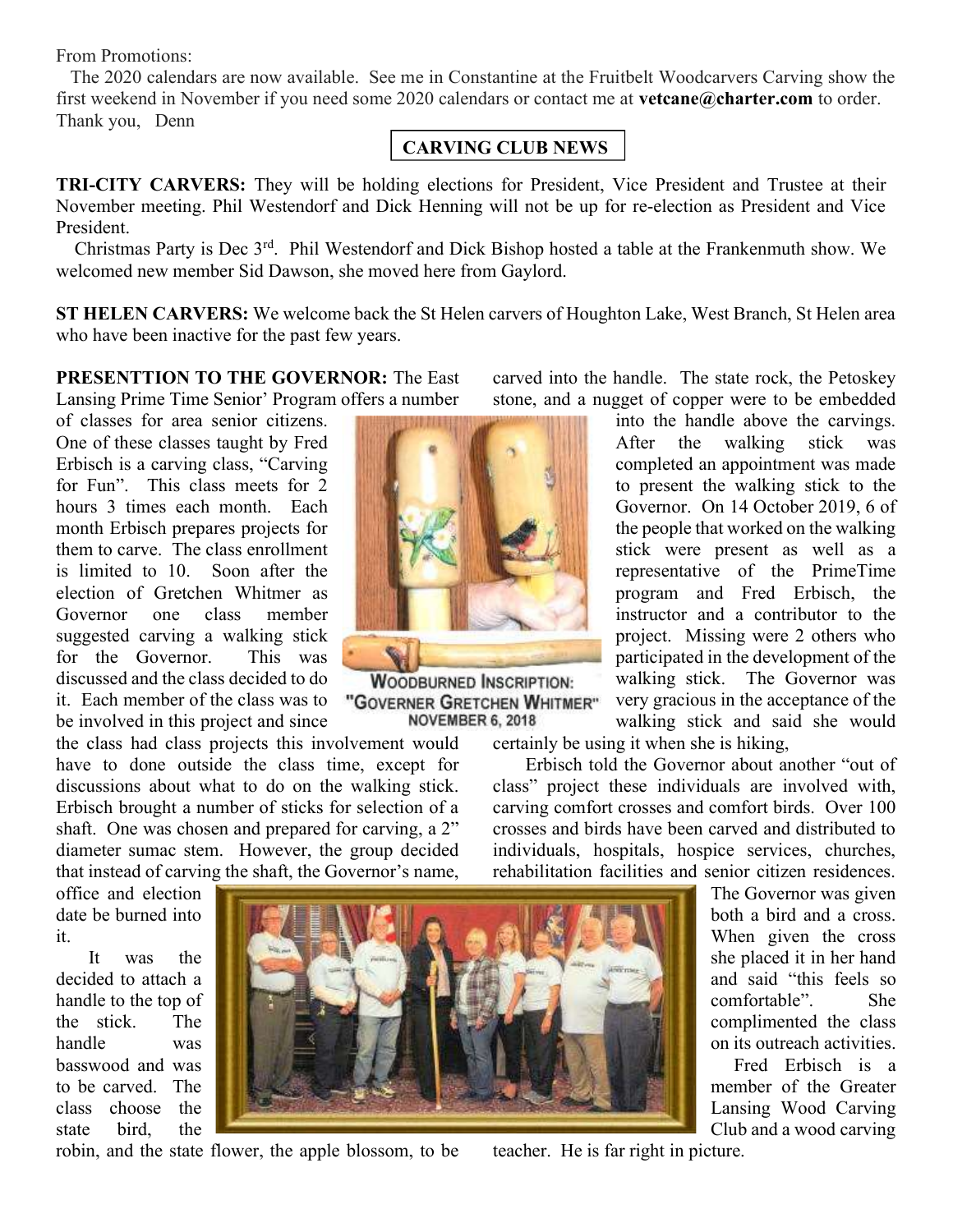SALINE CARVERS: Tom Jacobson reported that he and Sharon had quite a few visitors to their table at the Pittsfield Harvest Festival. Sharon had put together 15 sets of soap carving tools (made from popsicle sticks) ahead of time, which was very handy once things got busy. They ran out of both soap and club flyers just as things were winding down. OUR THANKS to you both for representing our club so well The show went very well. They presented us with a Certificate of Appreciation for participating in their festival.



SALINE CARVING SHOW: This year's show had 260 visitors and 37 tables! People's Choice….First Place: Jerry Valentine for a relief carving (with wood burning) of old-time vehicles at a country repair shop. Second Place: Jan Frederickson for a very detailed woodcock. Third Place: Bob Russell for a charming tufted titmouse



balanced on the tip of a branch. Bob was also recognized for his promising work as a carver, by Caricature Carvers of America!

 The lathe demonstration drew a lot of attention, and quite a few people tried it. In the Beginner's Corner, Fred Erbick barely had time for a cup of coffee as he was kept busy showing visitors of all ages how easy and fun it can be to learn carving. The Two Talented Toms (Jacobson and Tobias) entertained everyone with their pumpkin carving demo. Meanwhile, in the back of the room, Caryn managed to sell ALL the old magazines and chunks of wood that were donated -- quite an accomplishment! And we've already started planning for next year, so stay tuned for news.

FRANKENMUTH CARVING SHOW: Greetings from Frankenmuth Wood Carvers, On Sunday, October 20<sup>th</sup> we held our 32th Wood Carving Show. The weather was great and we had a lot of enjoyable company at the Frankenmuth Middle School gym. The gym was full of exhibitors, vendors and friendly faces all day. We believe we had over 300 people visit during the day, 330 ballots were cast for the People's Choice Award. The project competition was exciting and about 95 carvings were entered. A big thank you goes to Mike Madeja who communicated with all exhibitors and vendors and our Treasurer, Steve Day, who coordinated the Show. Many other members had smaller roles to play but they were all very important!

 The judges for our competition were Dick Hanson, Floyd Radigan and Dave Marsdan. They carefully evaluated each carving and determined who received awards. Best of Show went to Mike Murdock a Metro Carver (Shad Bush, Shelby Township) for his Screech Owl. Mike is a tremendous bird carver. First Runner up was Jean Martin another

Metro Carver (Washington Township) for her 146 piece bark carved train in bottles. These fabulous miniatures were superb. Second Runner up was Scott Scoles an independent carver of just 5 years for his Flying duck. He is a self -taught carver who carves on a budget – nothing is wasted by this gentleman. The Professional Best of Show went to Don Miller an independent carver from Saline, MI. He made a beautiful Mallard Drake with a startled expression and body posse. The duck is comprised of 20

pieces, is power carved and hand painted. The People's Choice award was given to Greg Nye from the St. Helen's Carving club. It is a completely original wood carving of a gnome outfitted for fishing and mounted on a handmade fishing creel. This caricature carving was a big hit!

 Thank you to Denny Sekrenes and the Michigan Wood Carvers for their eagle cane display. We are grateful to the MWCA officers and their tireless effort in behalf of Michigan wood carvers. Don Miller from Frankenmuth

won the \$25.00 certificate for the winning Eagle Head for a cane. The Frankenmuth Carvers are very grateful to all the exhibitors and vendors who purchased tables and made our Show a success. We enjoyed seeing carvers from all over the state. We look forward to everyone's

carving Shows next year. Happy Holidays to all!! Submitted by Anita Harrand, Competition Chair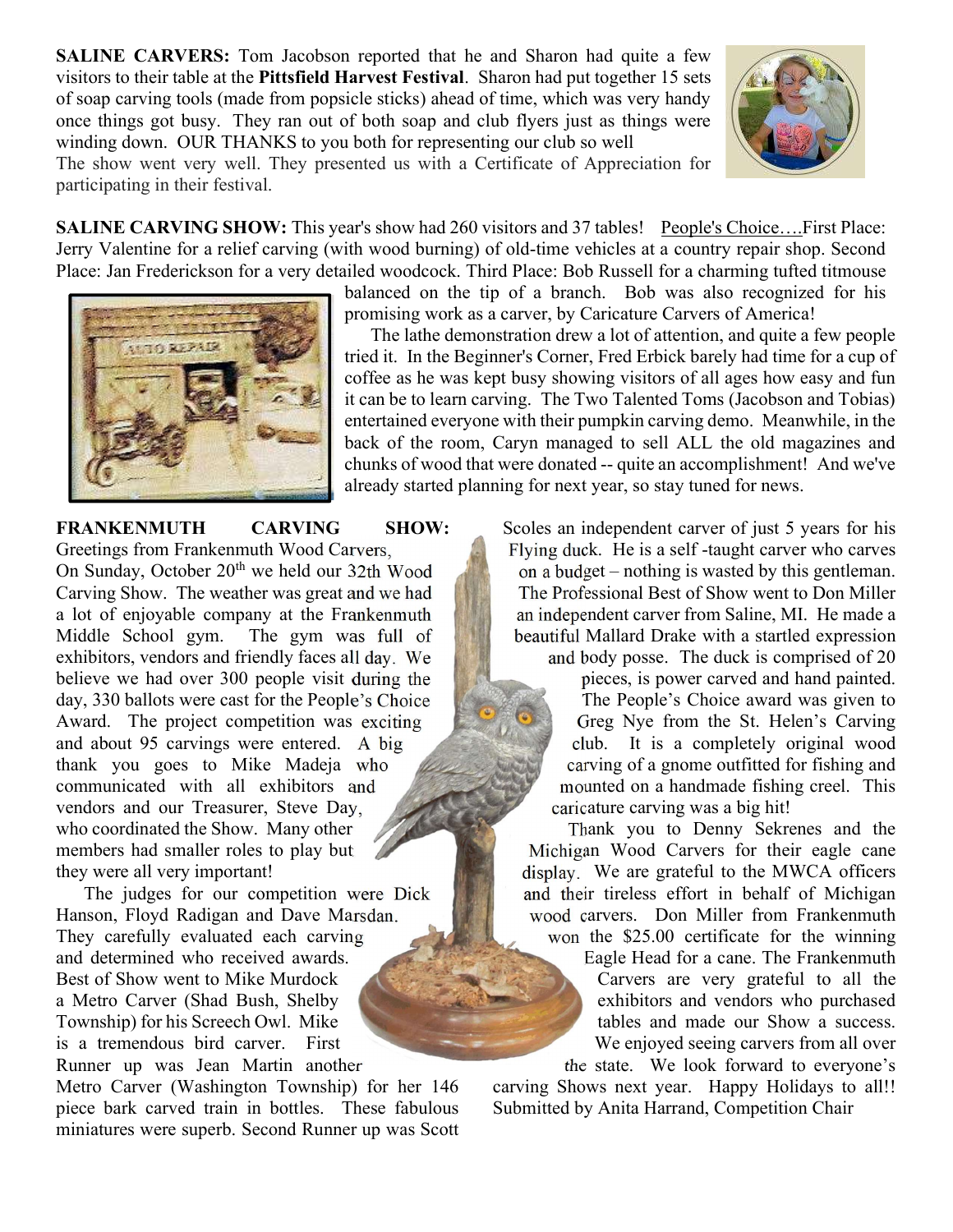# CHIPS & CHATTER

CALENDAR CHANGES after publishing: Tri City show was tentatively Aug 23, but please change your calendars to Saturday-August 22<sup>nd</sup>. Also the Saline Carving Show was re-scheduled for Saturday October 3<sup>rd</sup> not Sunday the 4<sup>th.</sup> Please correct your calendars.

SEMINAR: Dave Sanderson has taken over as chairman of the learning seminar. He officially announced that there will not be a seminar in 2020. He has taken in lots of suggestions from many people and is attempting to put together something a little different to see if we can entice more people to attend. He is looking at everything, including time of year, number of days, who the instructors will be, and he is also working on getting a grant to help with expenses. The 2019 Seminar would have been deeply in the red if not for the generous purchasers of raffle tickets. The cost of putting on the 2019 Seminar was \$17,102.06! That included \$830 refunded to students who cancelled because their instructors cancelled due to insufficient students. There was a protracted discussion by those in attendance. The consensus is that the money will work itself out if we get more students. It was pointed out that our target audience should be those 50-65. The biggest question is how to bring in those people. If you have some good ideas/suggestions for Dave or want to help him with publicity or communication, please e-mail him at sandersonwoodart@yahoo.com He will need helpers, he can't do it alone, so please consider volunteering for this very worthy educational opportunity.

SOAP CARVING: MWCA provides member clubs most of the materials for teaching. a kit that contains 5 items: a glove to instill a student in the use of a glove when carving, popsicle sticks with a direction sheet to make his/her own tools, pattern sheets of figures to carve, a MWCA button, and a plastic knife. The bin of materials also includes instructors guidelines with wood patterns for the students to trace and tools for the students to use in class; Not to be taken home. Barb and Willy Stuart made the tools and donated them. (They are a very much improved version of popsicle stick tools!) Plastic table cloths are provided to protect table surfaces from

very messy, numerous soap chips. The sponsoring club needs to supply the soap bars. Ivory soap is usually recommended. Jergens soap also carves easily. Fox Chapel has several good books on soap carving. The Fall 2016 issue of Woodcarving Illustrated has a good article titled "Learning to Carve Soap" by Barbara Milliken. Request the number of kits that you anticipate using.

 Myrna Miller who has handled the soap carving materials for many years is reluctantly stepping down because of health problems. She says she has enjoyed doing it but it is time to let someone else have a turn.

 Gail Brooks from the Oakland/Livingston Club has volunteered. She is now the person to contact when you or your club want to teach soap carving. Arrange for pick up and return of materials and leftover kits. Contact Gail: brooksgi@comcast.net or you can text to 248-255- 2005, please use text only, no phone calls.

INSURANCE: I have had recent questions concerning insurance coverage for MWCA member activities. You all know to apply for coverage for your club shows. In addition you probably don't know that you are also covered if you club has a table at another show or festival. This table is usually for recruiting/education or publicity purposes. A formal application is not needed for these short, small events.

 NOTICE to clubs whose shows are early in the year. I will not be available in January through mid Feb. Please try to apply for your insurance in December if possible. Thank you! If you forget, Mary Lou Mulick can help you.

Applications by email happily accepted! MWCAinsure@yahoo.com

Thanks! Sharon Seitz

THANK YOU TO MYRNA MILLER for being the soap carving chairperson for so many years, you did a wonderful job and it has been very much appreciated. I am sure it is in good hands with Gail.

# PRAYERS and CONCERNS

We have lost another wonderful longtime MWCA friend and carver when **MILAN MAYBEE** passed away last month. He always had a smile and always willing to help a fellow carver. We very much appreciated his being our MWCA Chaplain over many years. Gone but not forgotten. Prayers go out to Margaret and their family.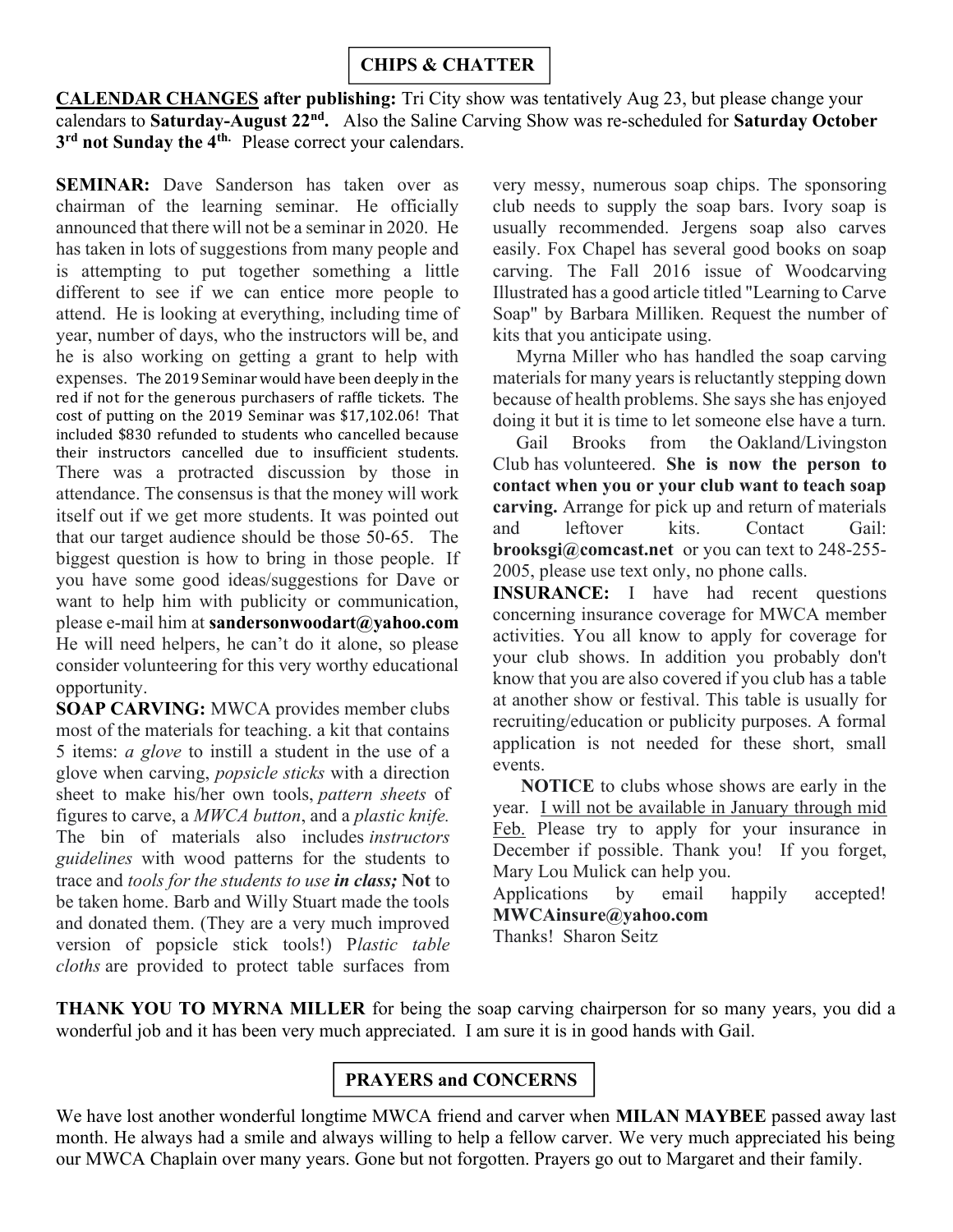## CARVING WITH KIDS---PART 1 OF 3---THIS WORKS FOR ME----WHAT WORKS FOR YOU?

 Fred Erbisch is a member of the Greater Lansing Wood Carving Club. He has been teaching beginning carving for over 6 years. For most of his classes he provides all the carving tools and wood (projects) at no cost. Also, he does not have a participation fee for class participants.

 I did soap carving once with kids. The kids enjoyed carving. I enjoyed working with the kids. But cleaning up was a real turn off. Boy, what a mess! I said never again. Later, after I began holding beginning carving classes at Johnson's Workbench, I was asked by Billie Jo Day, Johnson's office manager, if I could include a class for kids. After giving this request considerable thought I agreed to do it. I decided that kids would not carve with a knife, they would only use chisels and gouges. Actually, the adult beginning classes I taught were chisel and gouge

oriented so this essentially was a "no brainer" decision for the kids' sessions.

 The next decision was to determine what kids would/could carve. The piece to be carved (project) needed to be simple with little detail, something kids would recognize and take only 15 to 20 minutes to

carve. With these parameters in mind it was decided to do modified relief carvings. Modified in that the project was taken, scrolled sawed, from a basswood board, the base. The base was a little larger than the project. After the project was cut out a thin back was glued to the base. When the project was to be carved

> the kid turned the base upside down and the project dropped out. After the project is carved it can be placed back into the base giving a good example of a modified relief carving.

> In addition to thinking and designing other things were needed. Carving gloves that fit very small hands needed to be purchased – no one carves without wearing a glove. Belly boards needed to be made. And, enough kid sized tools, palm tools, needed to be obtained. Tools proved to be the biggest challenge.

Over the several year period of working with kids I have been able to accumulate 9 sets of beginner carving sets – 5 Flexcut, 3 Stubai and 1 Rammelson sets. I also have a number of "orphan" palm tools for use by kids……..Part II coming in January……..…

ST HELEN CARVERS - WELCOME BADK TO MWCA: After a few years of being inactive, carvers from Houghton Lake, West Branch, St Helen have renewed their membership with St. Helen Carvers.

> Who remembers the days when one person will be outside turning the TV Antenna and shouting..."How's that look now?"

THE "CHATTER" NEWSLETTER GOES OUT BY E-MAIL ONLY on or about the first of the months listed below. All news to be included needs to be to the editor, Sandy Holder by the 25th of the month prior to publication. E-Mail and phone listed below. You can always download or read a PDF on the MWCA website at www.miwoodcarvers.com

Please share this newsletter with the rest of your members who don't receive it by email and FORWARD THE NEWSLETTER BY EMAIL to your club members who have email. Thank you.